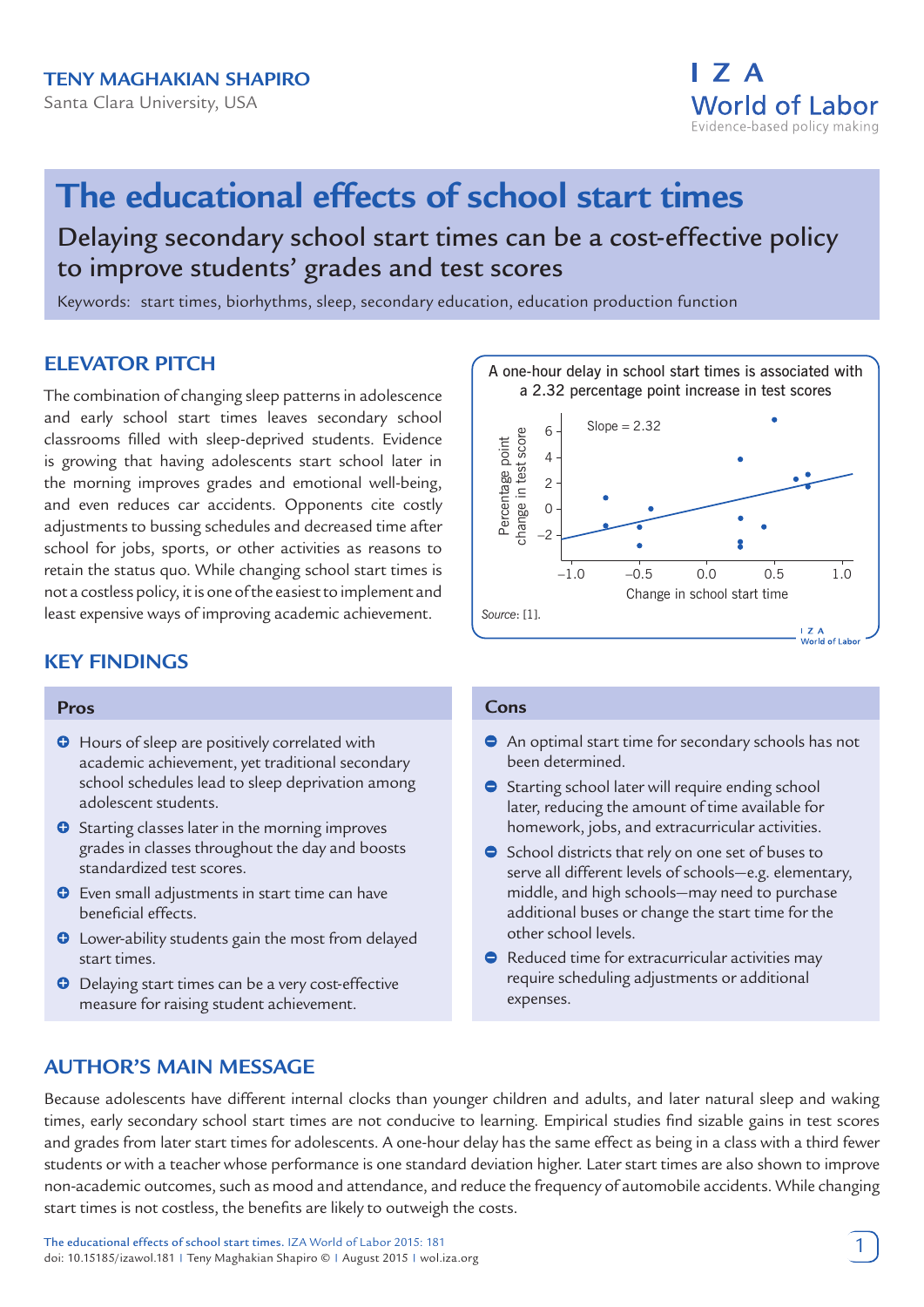# **MOTIVATION**

Sleep–wake cycles are governed by the circadian rhythm, a hard-wired "clock" in the brain that controls the production of the sleep-inducing hormone melatonin. In the early 1990s, researchers discovered that adolescents experience major changes in their circadian rhythm, with an approximately three-hour shift toward later bed and wake-up times, making 7.30 a.m. for an adolescent equivalent to 4.30 a.m. for an adult [2]. Ideally, students whose school starts early would go to bed early to ensure a full night's sleep. However, because of this delay in circadian rhythm, adolescents are unable to fall asleep early enough to get eight or nine hours of sleep before they need to wake up for school, leading to an increase in daytime sleepiness. In much the same way, a typical adult would struggle to fall asleep at 8.00 p.m. in order to wake up at, say, 4.00 a.m. the next morning.

Thus, traditional school schedules affect adolescent sleep patterns by forcing adolescents to wake up and learn at a time when their bodies want to be asleep. A systematic review of adolescent sleep patterns across the world shows a linear trend toward later school-night bedtimes from age 11 to age 18 [3]. The majority of the students examined were deemed to be sleep-deprived after age 13.

Schools have spent a lot of money on improving student outcomes. They have hired better teachers, reduced class size, increased their use of technology, and changed class content and pedagogy, among other measures. Delaying school start times to better align with adolescents' sleep–wake cycles offers sizable benefits to students' academic and emotional outcomes at a relatively low cost.

# **DISCUSSION OF PROS AND CONS**

Adolescents all around the world start their school day early in the morning, at a time when their bodies prefer to be asleep. For example, in the US, most adolescents begin their school day around 7.30 a.m., several hours before their bodies are ready to wake up and begin the day's activities. Studies from multiple disciplines and from many countries have indicated that early school start times lead to sleep deprivation among students and that hours of sleep are positively correlated with academic achievement [4]. While both correlational and anecdotal evidence point toward the benefits of later school start times, the causal relationship between start times and academic achievement has only recently been studied.

## **Empirical studies on sleep time and school start time**

A few studies have looked at how time of day affects student performance. Scores on intelligence tests are significantly lower in the early morning hours for adolescents, which suggest that adolescents' circadian rhythms affect their ability to learn and perform [5]. This hypothesis is supported by research that finds that college students perform better in classes that meet later in the day [6]. Similarly, in Chicago public high schools, both attendance and achievement are significantly lower in first-period classes than in other periods; this effect is particularly strong for mathematics classes [7]. While these studies begin to shed light on the relationship between time of day and learning, the estimated effects are likely biased due to students' ability to select their classes. Students may choose to take a class with a friend or a class that is taught by an instructor they particularly like,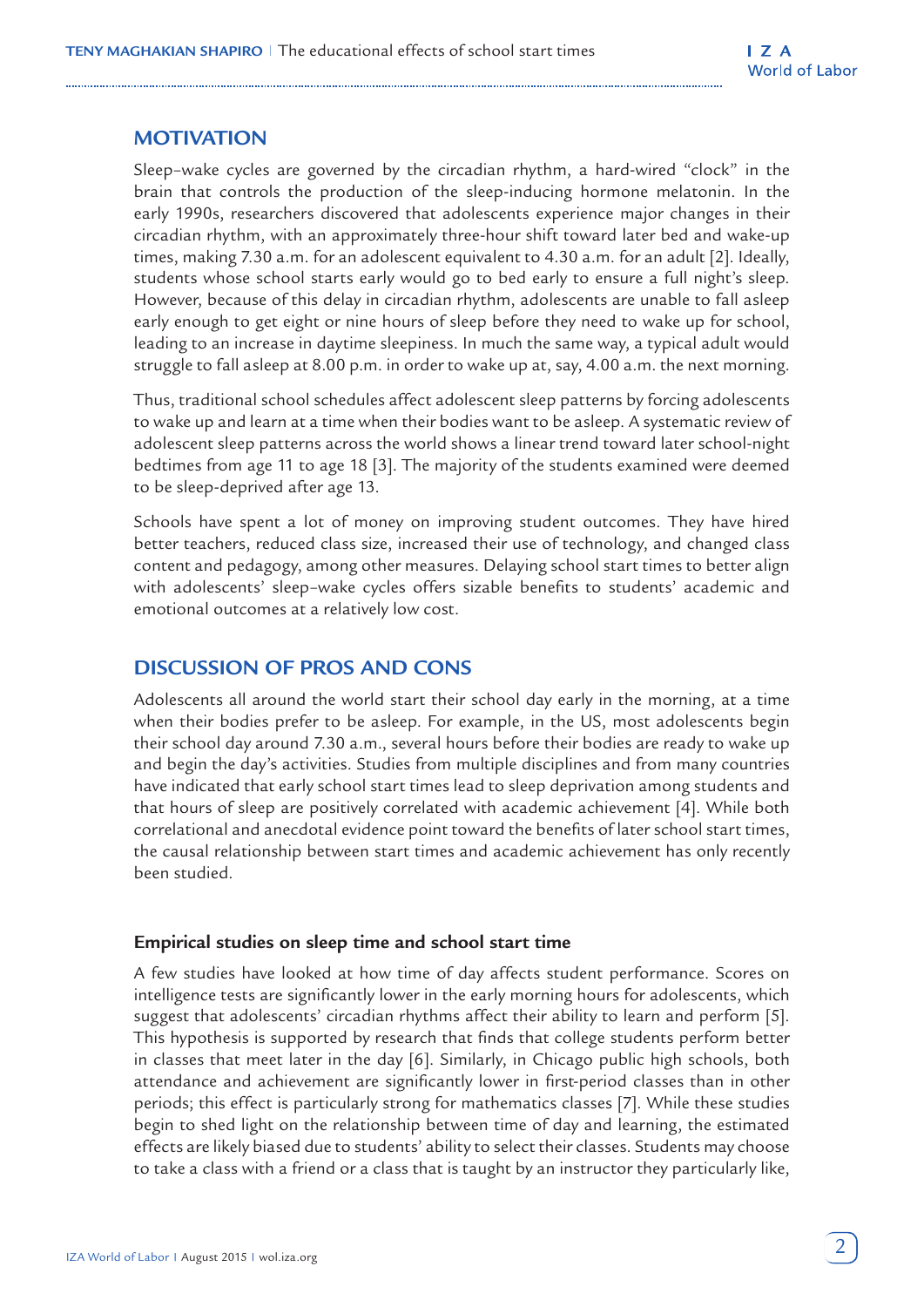or they may decide to schedule most of their classes during their preferred times of day for learning. Thus, these studies cannot tell us about the causal relationship between school start times and student academic achievement.

There are just a handful of empirical studies that have specifically assessed the academic effects of school start times. Despite the fact that these studies are based in the US, correlational research on start times and global sleep patterns give us no reason to believe that these findings are unique to US students. Most of these studies take advantage of natural experiments based on exogenous changes in school start times. Two studies use the start time change in Minneapolis public high schools from 7.15 a.m. to 8.40 a.m., which was introduced in the 1997/1998 school year. The first study examined course grades earned by students attending Minneapolis high schools in the three years before and the three years after the start time change and found a small, but statistically nonsignificant, improvement [8].

Grading often has a subjective component, and therefore grades are not easily comparable across instructors or time, the study admits the challenge that arises in measuring academic success with this metric. The second study examining the change in start times in Minneapolis looked at students' ACT (American College Test) exam scores instead. The study compared the ACT scores of students in Minneapolis to those of students in St. Paul, Minneapolis's "twin city," where start times had not changed, and found that the later start times had no effect [9]. Although the ACT is scored more objectively than class assignments and tests, the exam correlates quite highly with general cognitive ability [10]. Since later school start times cannot change students' innate ability, a delayed start time would not be expected to show any effect on ACT scores.

Another study aimed to answer this question by looking at end of the year standardized mathematics and reading test scores in middle schools in Wake County, North Carolina. School start times varied from 7.30 a.m. to 8.45 a.m. as a result of idiosyncrasies in school boundary changes and bus scheduling [1]. These differences enabled the study to explore the effect of later start times by comparing outcomes across schools with different start times and within schools that experienced a change in start time (some were assigned earlier start times while others were assigned later ones). The study finds that an increase in start times by one hour leads to a three percentile point gain in both mathematics and reading test scores for the average student.

A study analyzing course grade data for first-year students at the US Air Force Academy found similar results [11]. Several characteristics of the academic setting there allow for a compelling study of the effects of start time. First, the Air Force Academy had two changes in start times. Classes initially started at 7.30 a.m. They were then moved to 7.00 a.m. and later to 7.50 a.m. Second, students at the Air Force Academy are randomly assigned to their classes and professors during their first year, which eliminates the issue of students selecting into certain classes or class times. Additionally, all students take standardized exams for their core classes, and grading is standardized across all instructors teaching the same course in a given semester. Finally, attendance is mandatory for all classes.

Figure 1, which presents the distribution of students' grades across the three different start times, shows that the later the start time, the higher the distribution of grades. The statistical analysis shows that a 50-minute delay in start times leads to a 0.15 standard deviation increase in course grades across the day. This effect comes not only from improved performance in a student's earliest class, but also from improved performance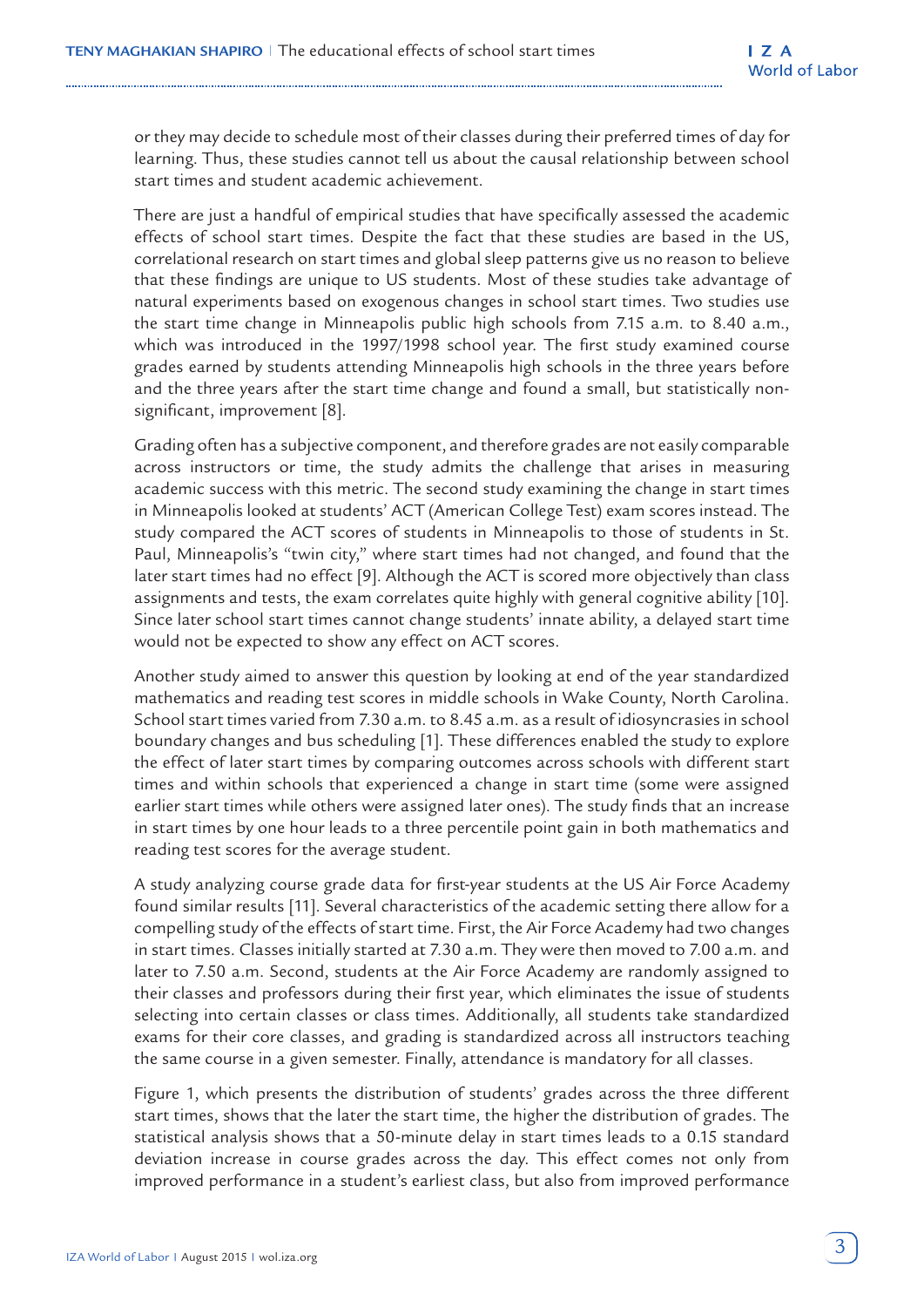in classes throughout the day. Despite the fact that students at the Air Force Academy are not average adolescents (they were high achievers in high school and self-selected into a military academy), there is no reason to believe that this group of students would be more adversely affected by early start times than the average adolescent.



#### **Who benefits the most from start time changes?**

Students across the entire ability distribution experience the benefits of later school start times, including the high-achieving students at the US Air Force Academy. Thus, delaying start times has the potential to make all students better off. However, certain students benefit more than others. Both the North Carolina and Air Force Academy studies find that the benefits of later start times are largest for students at the bottom of the grade distribution [1], [11]. Figure 2 shows how the effect of a one-hour delay in start times differs across the grade distribution at middle schools in Wake County, North Carolina. For instance, students in the 30th percentile of the ability distribution end up performing about three percentile points higher on the mathematics exam as a result of a one-hour delay in start time, while students at the 90th percentile perform around one percentile point higher. The fact that benefits differ across ability groups allows for opportunities to alter class schedules for some students if delaying the overall start time is not feasible.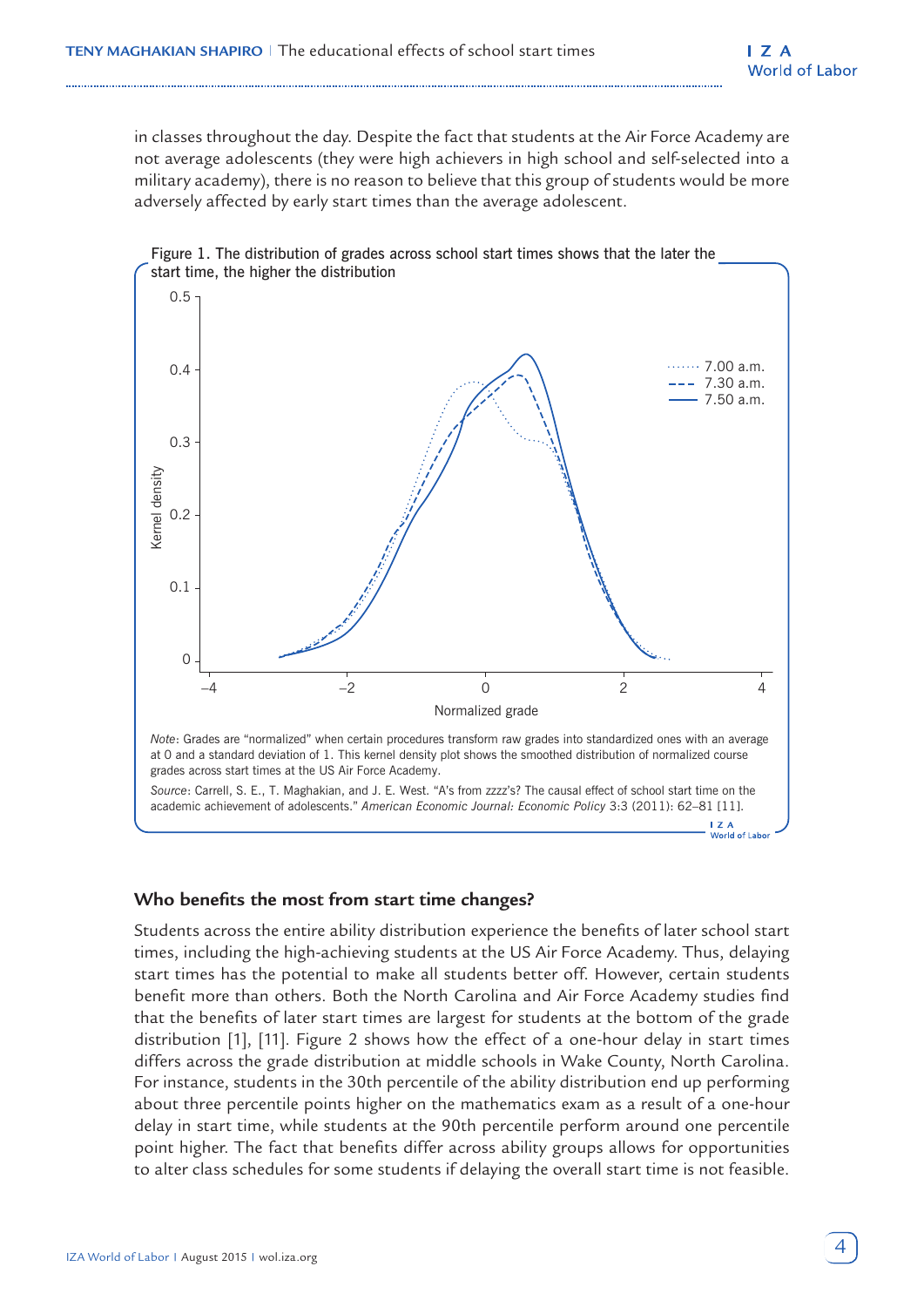

For example, for schools that have free periods as part of the daily schedule, the lower ability students could be given the first period off, allowing them to start their day later than their peers. Alternatively, their schedules could be set up so that they take their less rigorous classes early in the morning.

#### **How large are the benefits?**

The benefits of later school start times are quite large, especially when compared with other—more costly—educational interventions. A one-hour delay in a school's start time has the same effect as being in a class with one-third fewer students or replacing an average teacher with one in the 84th percentile of effectiveness.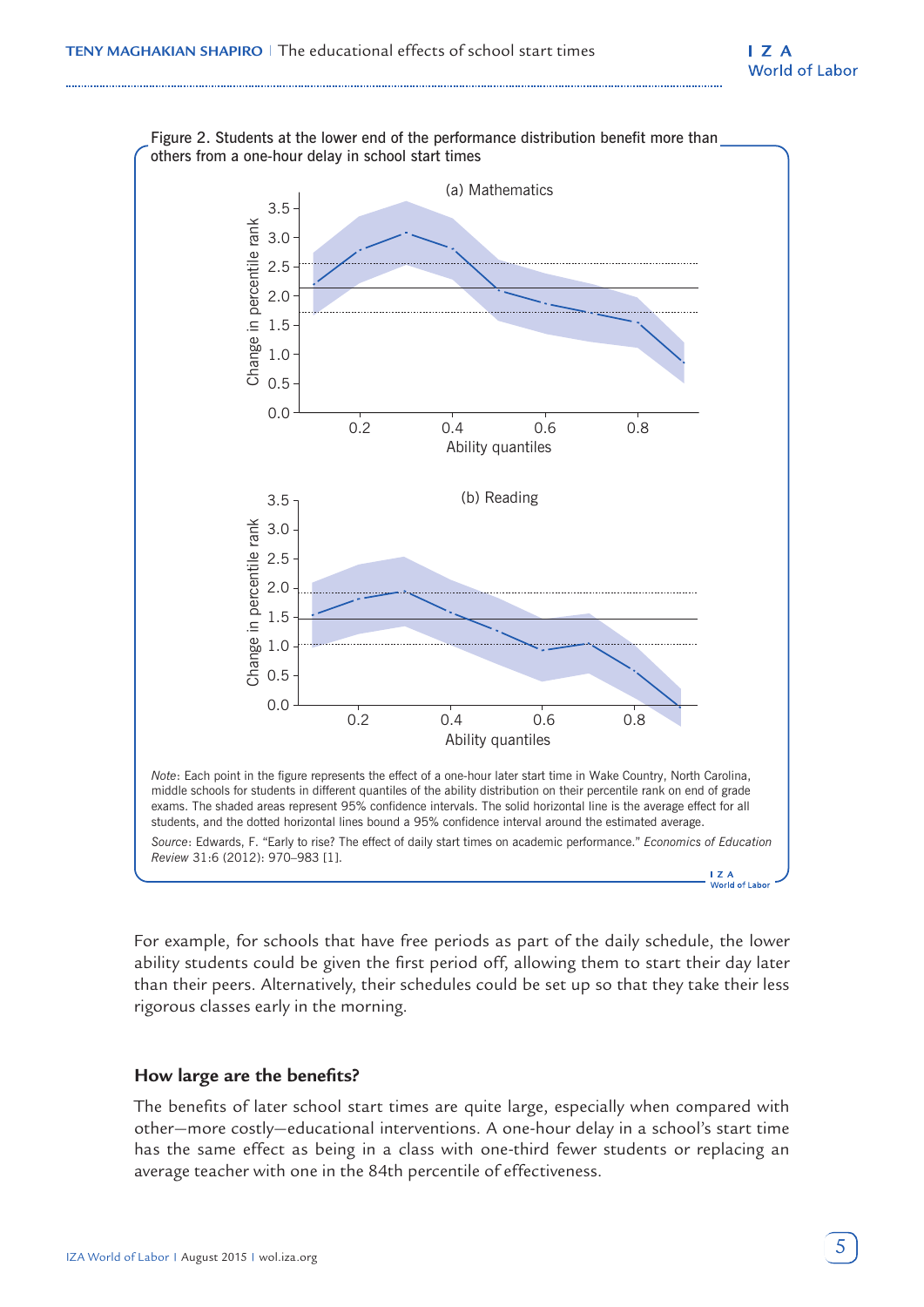Delaying start times by one hour for students in secondary school would increase overall student achievement by roughly 0.10 standard deviation, on average. As in previous studies, this gain can be quantified as a dollar value in order to compare the benefits of this policy change with its potential costs [12]. A one standard deviation rise in test scores is estimated to increase future earnings by 8%. Assuming a 1% growth rate for real wages and productivity and a 4% discount rate, this translates to an approximately \$10,000 increase in future earnings per student, on average, in present value terms. The benefit is even larger for students at the bottom of the grade distribution.

#### **Channels of impact and optimal start times**

There are at least two channels linking later school start times to improved academic outcomes. The first has to do with sleep and time of day. Early start times lead to increased sleep deprivation, which affects students throughout the day. Because adolescents do not become tired until around 11.00 p.m. or midnight, they are unable to fall asleep early enough to get the recommended amount of sleep. In addition, regardless of the duration of sleep, there are times of day when individuals are more alert and capable of learning. Later start times not only increase the duration of sleep, but they also align more of a student's classes with the hours in the day when students are best able to learn.

A second channel through which later start times can boost academic outcomes is through improved attendance in the first classes of the day. At many schools, attendance is lower in early classes, and the later the start time, the higher the attendance in firstperiod classes [7]. However, class attendance is mandatory at the US Air Force Academy, which implies that the negative effects of early school start times are not driven solely by absences or tardiness.

While research has established that later start times can improve academic outcomes, no study has determined the optimal school start time. Studies show that between 7.00 a.m. and 8.45 a.m., later is better. However, whether students would benefit more from having school start even later, 9.30 a.m. for instance, has not been studied. The randomized scheduling at the US Air Force Academy provides the best opportunity to shed some light on this problem. The Air Force Academy study assessed how student performance differs across class periods relative to first period, holding all else constant [11]. As shown in Figure 3, the biggest gains would come from delaying start times to what is traditionally second or third period in many secondary schools (approximately 8.30–9.30 a.m.). In the US, most secondary schools start between 7.00 a.m. and 8.30 a.m., with a majority starting at 7.30 a.m. While there are clear gains to delaying start time to 8.00 a.m. or later, even small delays in the hour between 7.00 a.m. and 8.00 a.m. have been shown to increase achievement.

### **The costs of delaying school start times**

Delaying start times, while far more cost-effective than many other education policies aimed at improving student achievement, is not costless. The two most costly changes, for instance in the US, that may be needed to accommodate delayed school start times would be a larger bus fleet and costs associated with moving after-school activities to later in the day: for example, outdoor lighting for athletic fields. While not insubstantial,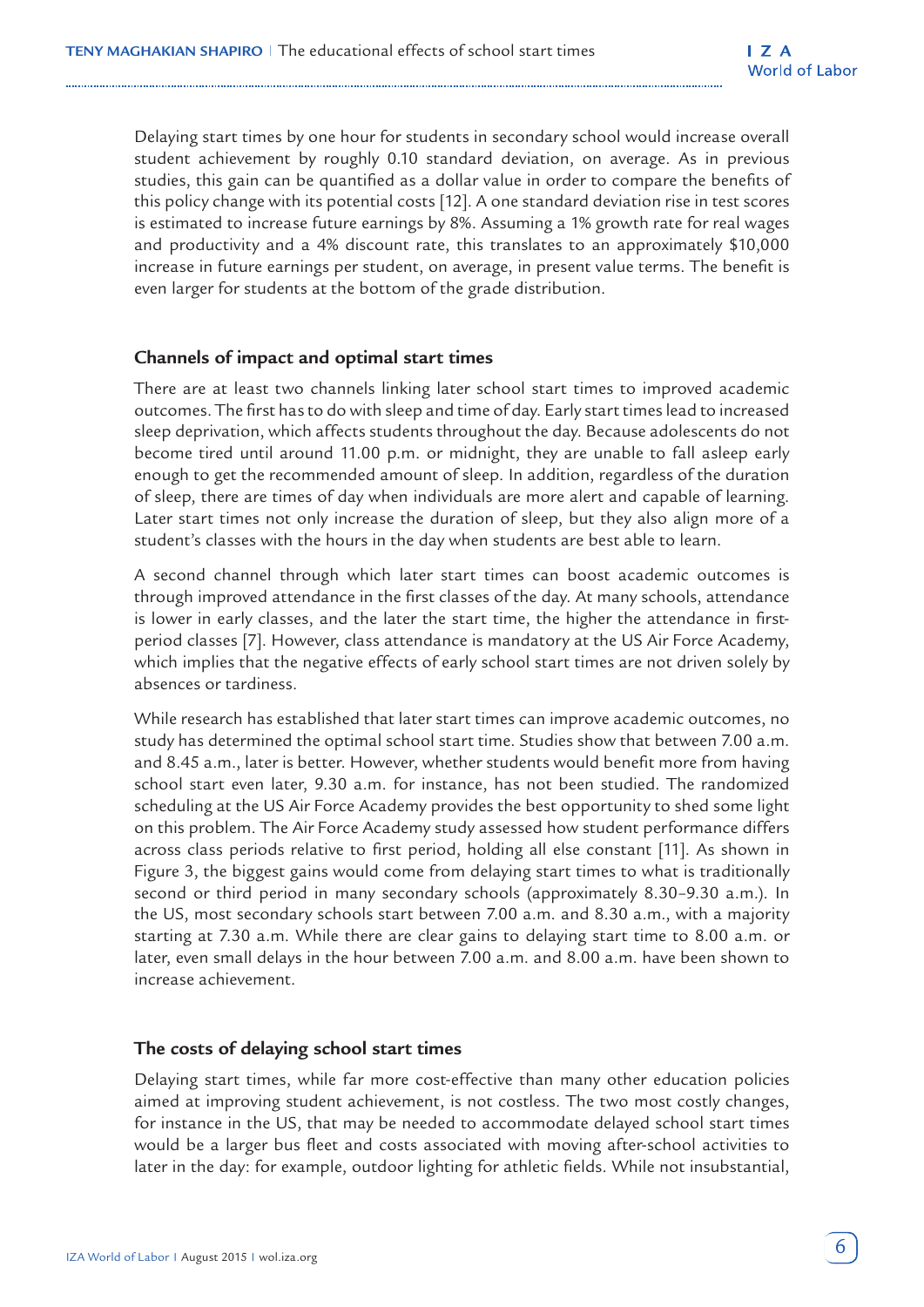

the investment seems worthwhile given the large benefits for students of later start times. For schools without bussing systems and those able to accommodate extracurricular activities in other ways, the cost of this policy change can be even smaller.

To put the estimated costs discussed below in context, recall that delaying start times by one hour would result in an estimated 0.10 standard deviation increase in overall student achievement and an approximately \$10,000 average increase in future earnings per student, in present value terms. In the US, the largest cost of delaying start times comes from altering bussing schedules for schools or districts that operate buses. Many districts stagger the start times of their three levels of schools—elementary, middle, and high—to use one set of buses for all schools. Generally, the high schools start first because of safety concerns arising from having younger children waiting outside for buses or walking to school very early in the morning, when it is still dark during much of the school year. Schools that currently provide bussing for their students and that want to change their high school start times will have to accommodate the change by having the other school levels start earlier (at no additional operating cost) or by operating more buses, at additional cost, so that all schools can start later in the morning. Having districts alter their bussing system so that all students start school at the same time would cost approximately \$150 per student per year—or \$1,950 over a student's school career [10].

Another cost of later start times is the reduction in time available for after-school activities, such as athletic team practice. The average length of the US school day is 6.6 hours, so a 9.00 a.m. start time, for example, would coincide with a dismissal time of about 3.30 p.m.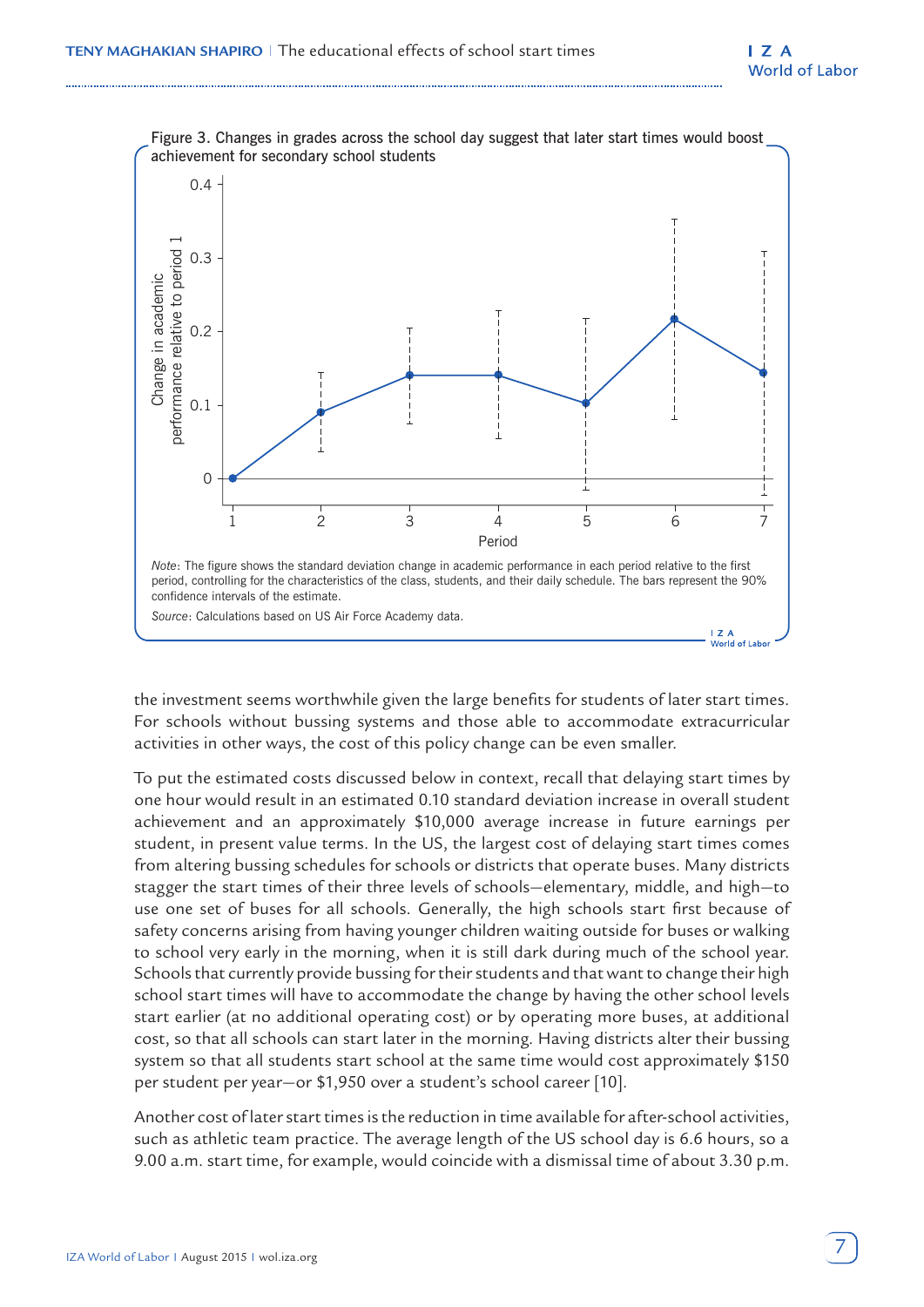Many athletic coaches in US schools oppose later school start times because it would limit the number of daylight hours available for team practices and matches. This is less of a problem for indoor sports and other activities.

Schools have several options to offset this concern. One option is to install lights on athletic fields so that students can practice later in the day. The estimated cost of adding lights to athletic fields would be a one-time expense of approximately \$110,000 and an annual operating cost of \$2,500 [12]. The second option is to alter students' schedules so that the last period of the day is made available for practice if they are on a sports team that practices outdoors. Finally, practices and extracurricular activities can be moved to the morning. While this would not allow students to get more sleep, it would better align class times with the times of day that students learn best.

## **LIMITATIONS AND GAPS**

One limitation of the literature on later school start times is that it has been unable to distinguish how much of the benefits of later school start times arise from absolute learning (how much someone has learned) and how much from relative learning (how much someone has learned compared to their peers). For example, the measured effects of start time on course grades in the US Air Force Academy study are determined by the performance of students who have early start times relative to students taking the same course who start later and have a start time that is more conducive to learning and potentially allows them to get more sleep [11]. Because not all students at the Air Force Academy begin class at the same time, the study could not determine the effect of all students having an earlier or later start time. The effect the study measures is relative learning. Similarly, the North Carolina study looked at percentile scores on standardized tests as an outcome, which, by construction, are relative to peers' test scores in the same year. In that setting, students' percentile scores may increase as a result of later start times not only because of more sleep and increased learning in the classroom, but also because the test is taken at a time when students perform better.

#### **SUMMARY AND POLICY ADVICE**

Secondary school students have been subject to school start times and schedules developed around the convenience of others, extracurricular activities, and the status quo, and not around their own best interests. Because adolescents have different internal clocks and sleep patterns than younger children and adults, early school start times are not conducive to their learning. Empirical studies of the impact of later start times on adolescents find sizable gains in grades and test scores. A one-hour delay in school start times leads to a 0.10 standard deviation increase in achievement (the same as improving from a grade of B to a B+ on an A to F scale) in classes throughout the entire day. Scholars across disciplines agree that adolescents would benefit from later school start times. A growing body of research outside of economics has found that delaying school start times has positive effects on a number of non-academic outcomes as well, including hours of sleep, attendance rates, mental health, and frequency of automobile accidents [13].

While research on sleep patterns across the world shows a linear trend toward later school-night bedtimes from age 11 to age 18 [3], sleep research also shows that the biological shift toward later time preference during adolescence usually shifts back in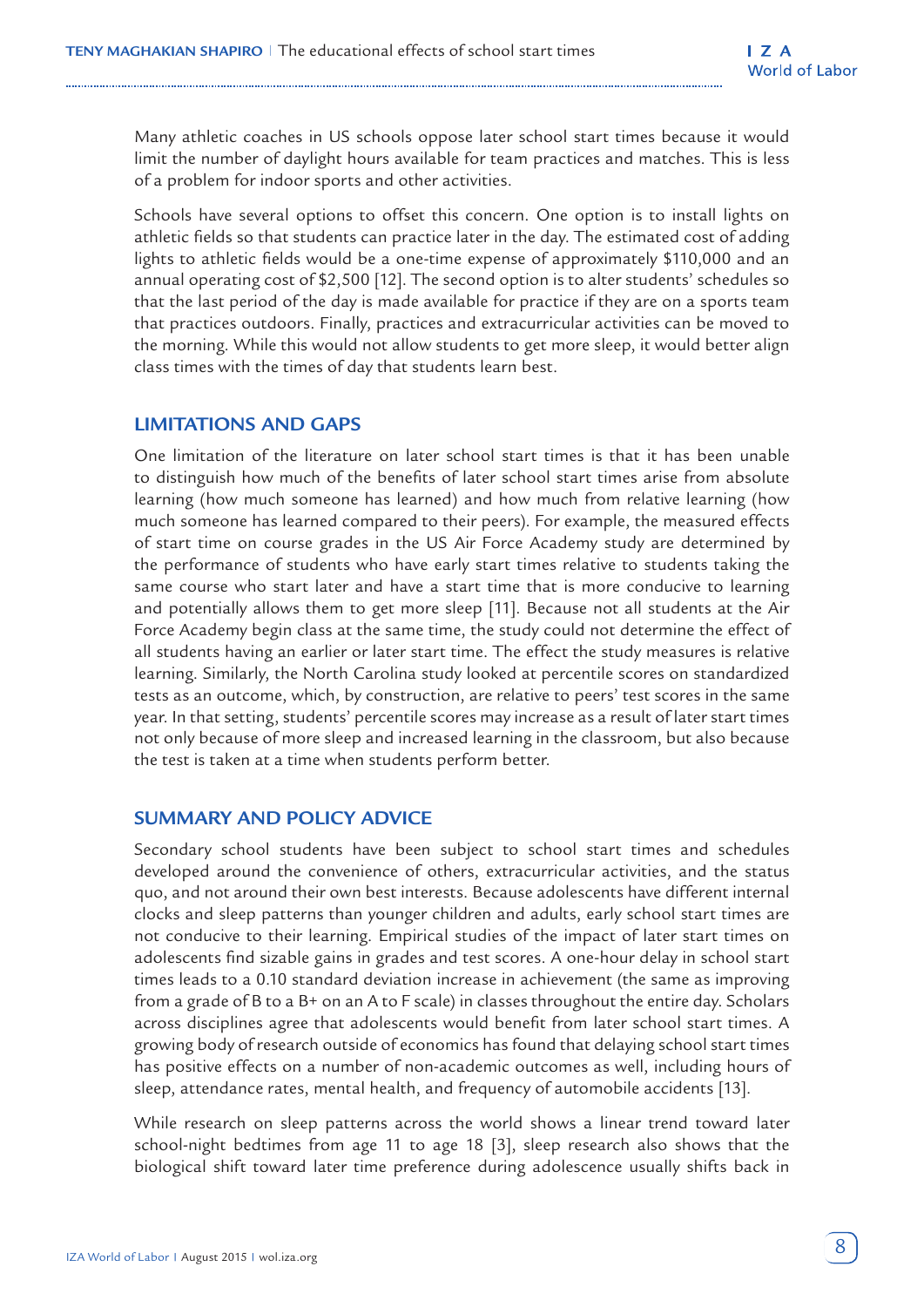one's early 20s. This pattern was also detected empirically in the study of Wake County middle schools, which finds that the benefits of later school start times increase with students' age [1]. Thus, the policy discussion about later start times should focus first on high schools and then on middle schools, but does not apply to elementary schools.

These findings suggest that schools and districts have an opportunity to improve student learning and achievement by delaying middle and high school start times. Every school and district will face its own set of challenges associated with changing start times. Schools that do not provide bussing, have a dedicated set of buses for high school students, or already have lighted athletic fields will face the lowest associated costs. A pilot study can be a useful tool for schools and districts to assess the impact of the schedule change on their students. Districts with multiple high schools may choose to have one of the schools start later, while districts with one high school can institute a split schedule in which one set of students starts (and ends) the school day later.

For schools that are unable to delay start times, changing the configuration of the school schedule may also improve student outcomes. Research suggests that the benefits from later start times come not only from allowing students to get more sleep, but also from having classes that are better aligned with the time of day when students are best able to learn. Better alignment can also be achieved by scheduling extra-curricular activities, electives, and non-academic classes (such as physical education) at the start of the school day.

One of the biggest challenges to changing start times is measuring the impact of the change. Course grades at most schools are subjective, curved (assigned to yield a pre-determined distribution of grades), and not comparable across years or instructors. Standardized tests do not necessarily measure what students have learned, most obviously for subjects not tested and especially for students at the top of the grade distribution. Because of these issues, school districts need to be thorough in their assessment of the effects of later start times. Both quantitative measures of achievement (uncurved course grades, standardized test scores) and qualitative measures (feedback from students and teachers) should be assessed to get a complete picture of the impacts.

## **Acknowledgments**

The author thanks an anonymous referee and the IZA World of Labor editors for many helpful suggestions on earlier drafts. The author also thanks Scott Carrell, Kevin Williams, and Jim West for their contribution to work on this topic. The views expressed in this article are those of the author and do not necessarily reflect the official policy or position of the US Air Force, the Department of Defense, or the US government.

## **Competing interests**

The IZA World of Labor project is committed to the *IZA Guiding Principles of Research Integrity*. The author declares to have observed these principles.

© Teny Maghakian Shapiro